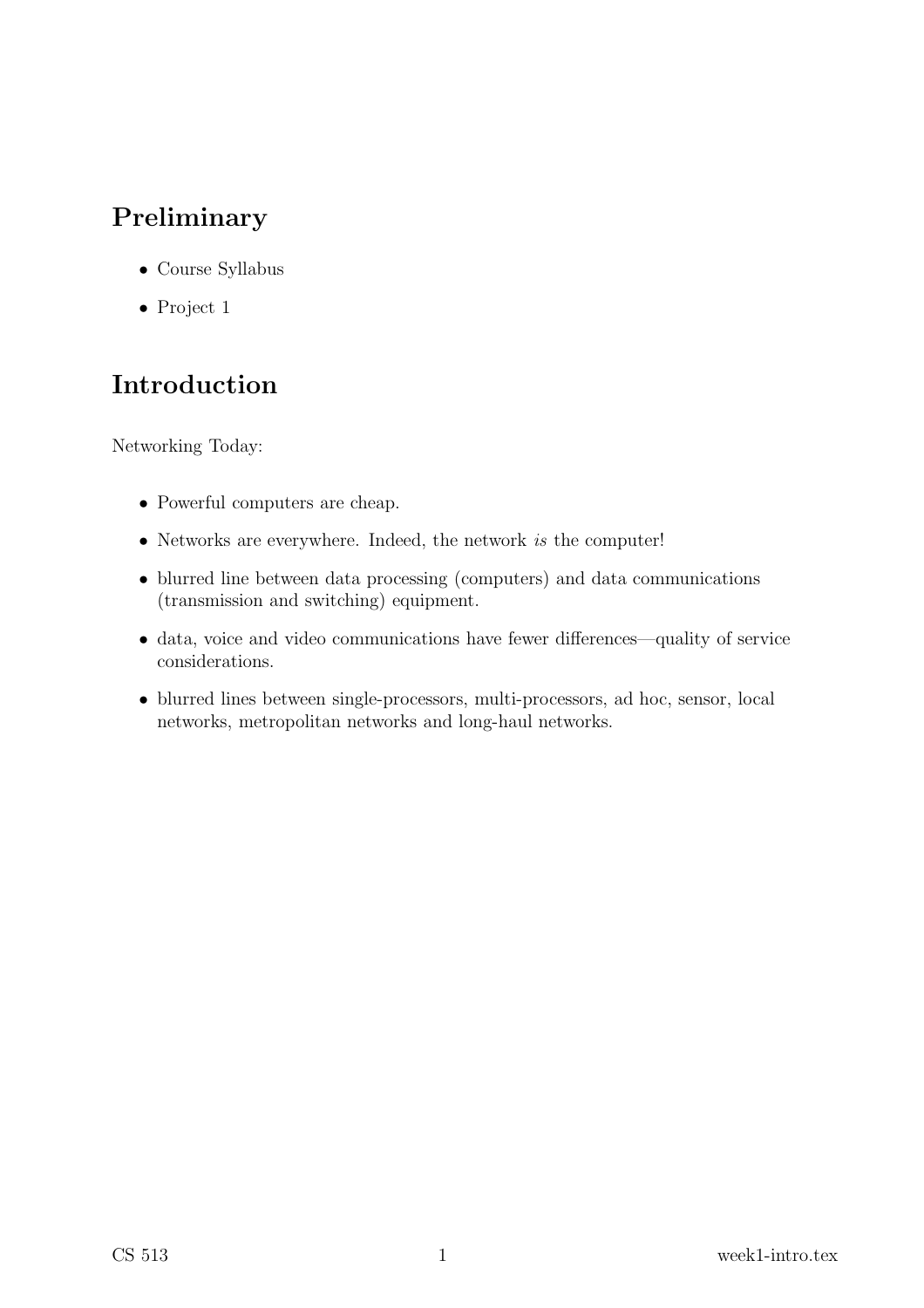### Definition

Definition of a computer network: an interconnected collection of autonomous computers.

interconnected—capable of exchanging messages.

autonomous—do not control one another.

There are two aspects to computer networks:

Hardware "physically" connects machines to one another (allows signals to be sent).

Protocols specify the services the network provides. Protocols make the hardware usable by programmers and applications software.

Which is more important? They are both important. However, software is more important because it is the software that programmers and end users see and use. In addition, by careful design, the hardware can be hidden from the user, making the hardware even less important. Of course, software will have a difficult time overcoming hardware deficiencies.

Analogy: what's more important, a machine's hardware architecture or its operating system? A machines specific instruction set or its compilers?

Different scales and different kinds of network traffic.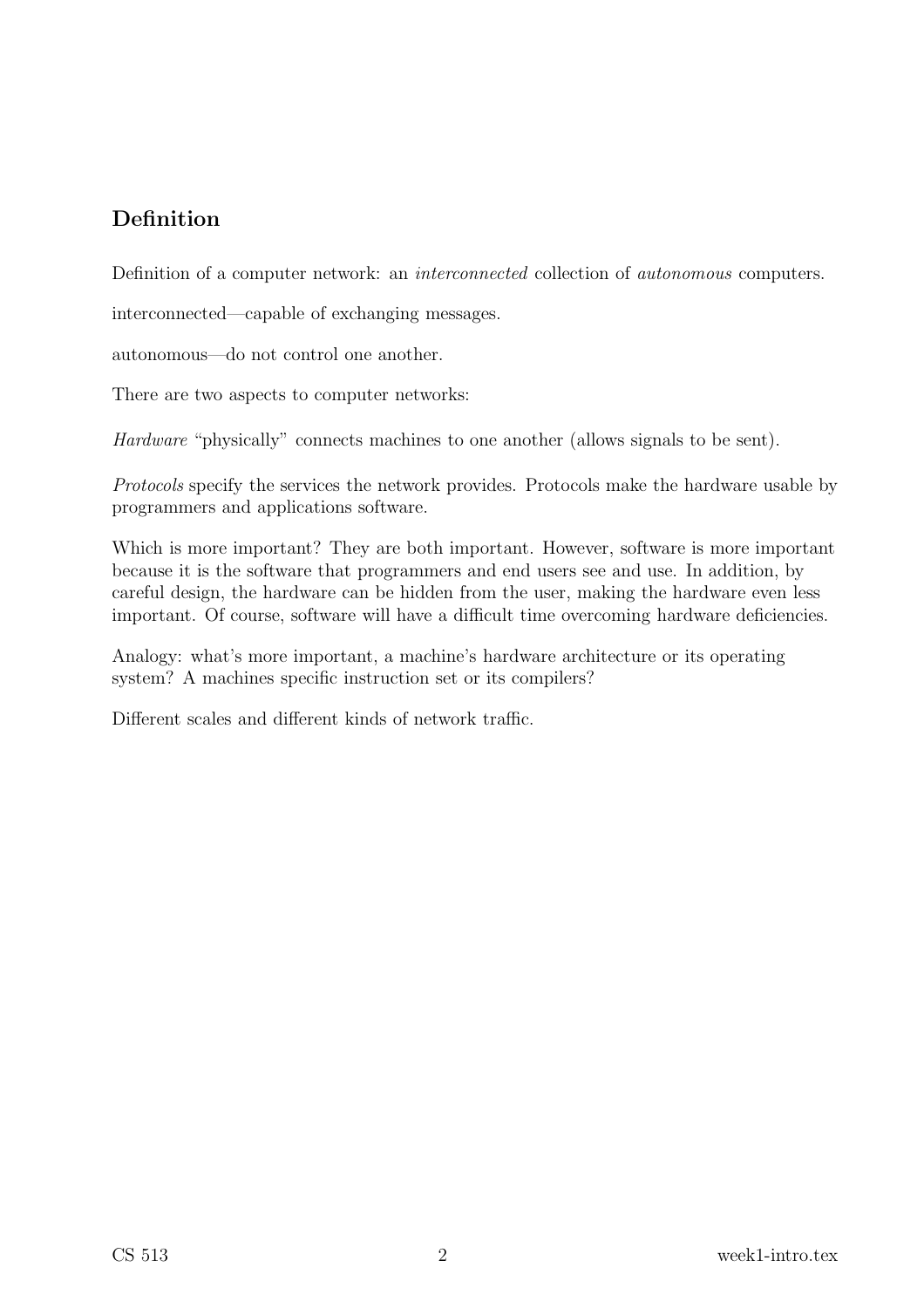### How do networks fit into computer systems?

Ways in which networks are used by computers.

- Distributed Operating System: User sees a single large virtual computer system. The system hides the details of the network and the existence of multiple machines from the user, providing the abstraction of a single virtual computer system. The presence of the network is integrated into the system, and services can be accessed transparently, that is, without the user knowing that the service does not reside on the local machine. There are few true distributed operating systems in existence, and none are products.
- Autonomous System: Standalone machines run fine even when disconnected from network. Users invoke special commands to use the network. That is, explicit commands are needed to access files on remote machines, for example. The Unix/Linux  $r^*/s^*$  commands (*rsh/ssh, rcp/scp,* etc.) are examples of such utilities.
- Network File System: Mostly autonomous machines share file systems located on remote file servers. The network is not totally integrated into the system (all processes run on the local machine, for instance), but remote files are accessed transparently. These are the most common systems today. Sun's NFS protocol is the de facto standard.
- Internet Information Systems: Public access systems exemplified by the World Wide Web.
- Distributed Applications/Services: Collection of server machines supporting a common service. Electronic mail is a prime example.
- Network Video/Audio: Video-on-demand application or a teleconferencing application. Different requirements for each application—loose vs. tight timing requirements.
- Sensor Networks: Low-power devices communicating collected data.

Each of these works with the client-server paradigm (see Fig 1-2). You will gain experience with this approach in this class.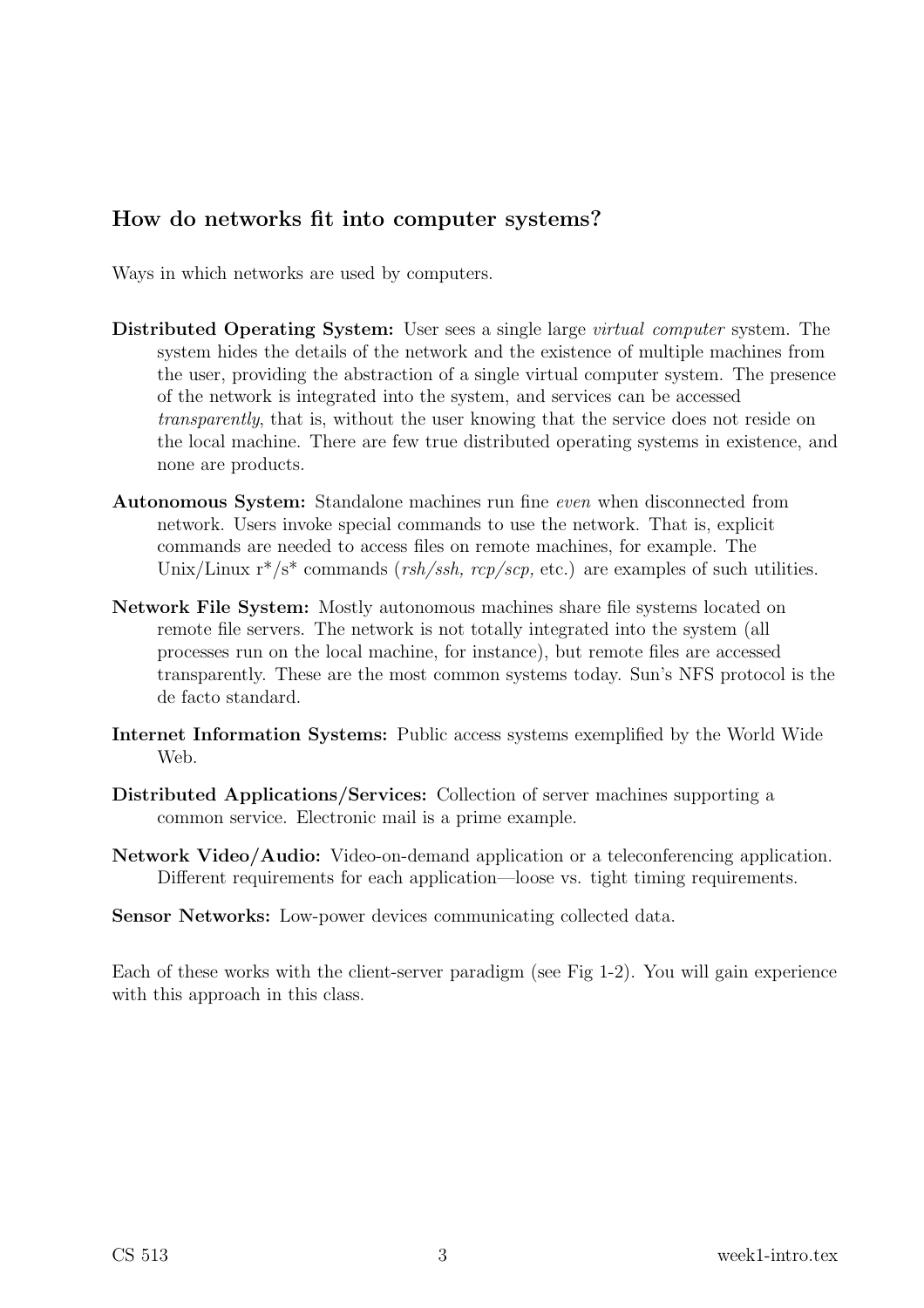### Why Networks?

They make a more cost-effective use of hardware and software, as well as create new benefits.

- Resource Sharing: One printer (or other special hardware) can be shared by many machines instead of requiring each machine have its own printer. Other expensive resources include plotters, color laser printers, terminals, storage devices, special machine architectures, etc.
- Information Sharing: Electronic mail, or e-mail, has become ubiquitous for exchanging ideas quickly. Expect information to be there on the Web.
- Improve Reliability: Eliminate single points of failure through replication. Note however, the following (alternate) definition of a distributed system: A system in which the failure of a machine I am not using prevents my machine from operating correctly.
- Reduced Cost: One obtains more "bang for the buck" by buying many PCs and workstations than a single mainframe machine—Grid computing.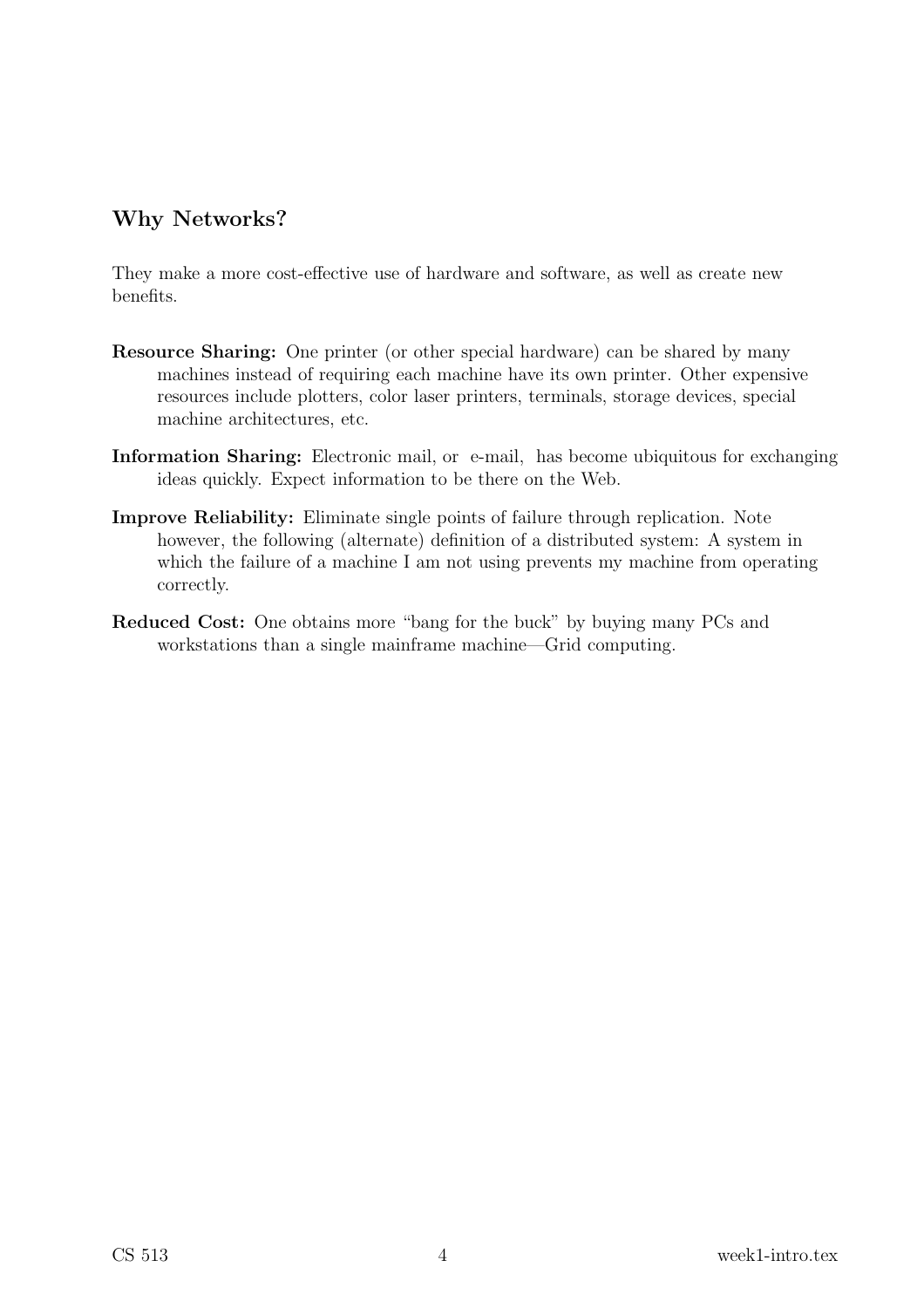### Effect on Society

"Information Superhighway"

Networks are changing not only computer science but all of society. Typical uses of networks include:

- Through electronic mail, or e-mail, it is common to hold "electronic conversations" with someone thousands of miles away. Even more immediate with *instant messaging*.
- bulletin boards
- World Wide Web
- Storing files on a file server, giving users access to their files regardless of what machine they actually use.
- Instant sharing of information, including public domain software, "important" discoveries—Internet "flash points."
- Electronic commerce. Business online.
- Anonymous FTP sites. Users place files (software, data, etc.) in a special account where anyone with network access can copy the files using FTP to their own machines.

Has become indispensable part of one's life.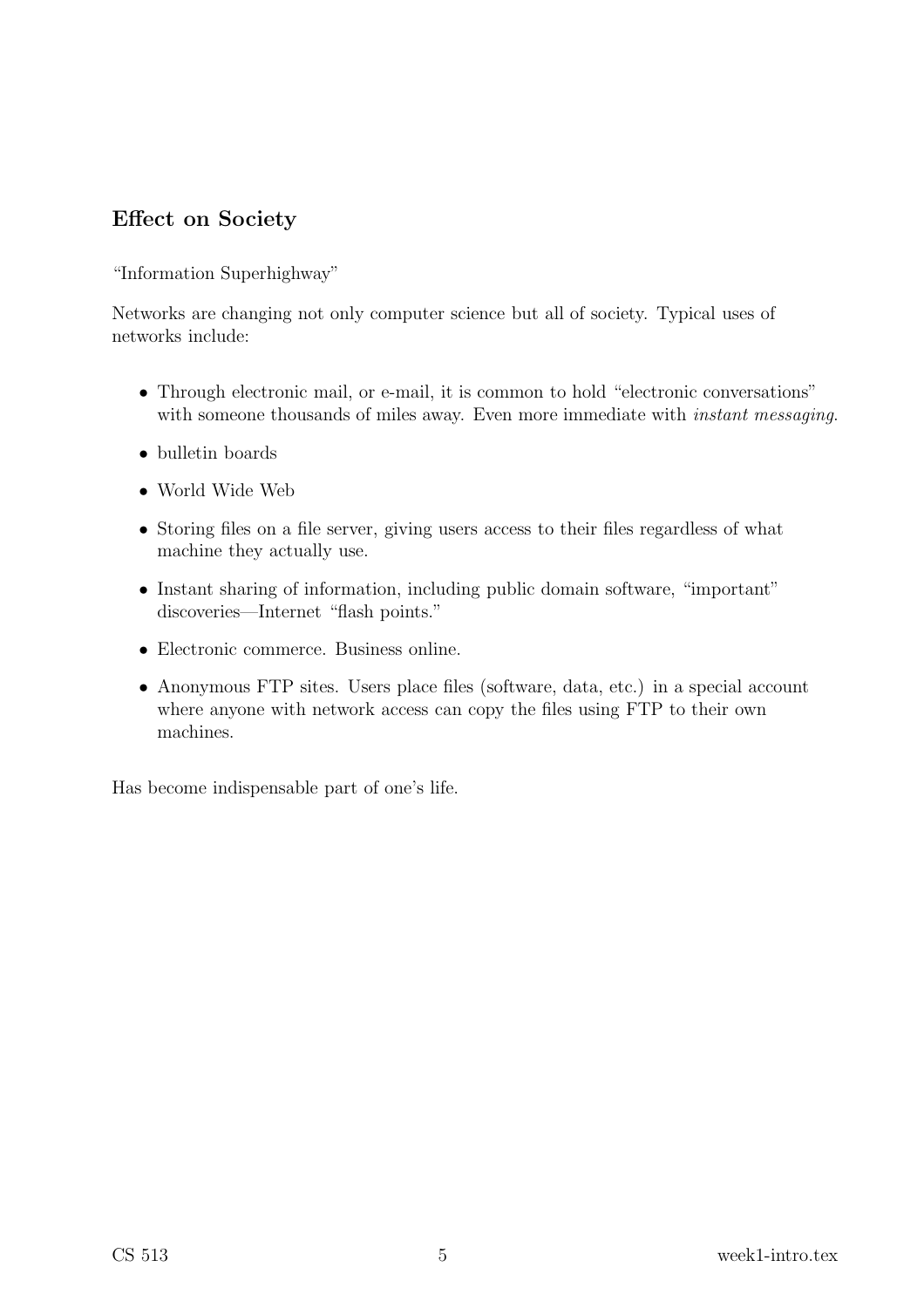### Network Structure

A host or end-system refers to a computer that a user interacts with to do their work. Although a host is attached to a network, it is not usually part of the network itself.

The communications subnet refers to the everything between hosts. The subnet is responsible for transporting data from one host to another. Look at Figure 1-9.

Although many subnet designs exist, they generally fall into two broad classes (or a combination of the two):

Broadcast: Many (3–1000) machines connect to a common "wire". When one machine speaks, all other machines hear what is said. Each packet contains an address that specifies who the intended recipient is. Broadcast (also called *multi-point*) is similar to a person standing up in a room and shouting out an announcement. Everyone hears it, but only those interested in the announcement act on (or even listen to it!). Fig 1-7. Now more typically have switched broadcast.

Point-To-Point: Two machines, one at each end of a "wire".

Of course, a single pt-to-pt link isn't all the useful. Usually, a machine will connect to several links, resulting in a graph topology. Each machine (called a *packet-switch*) "switches" packets from one line to another. Fig 1-6.

Broadcast networks have the advantage that they efficiently support multicasting sending a single packet to every machine on the network. This contrasts with non-broadcast networks, which must send the same packet over and over again to each machine on the network to achieve the same outcome.

Note that broadcasting is a special case of multicasting, in which all machines receive the packet.

Unicasting refers to the normal case where packet is intended for a single recipient.

Have done some research work with multicasting and load sharing.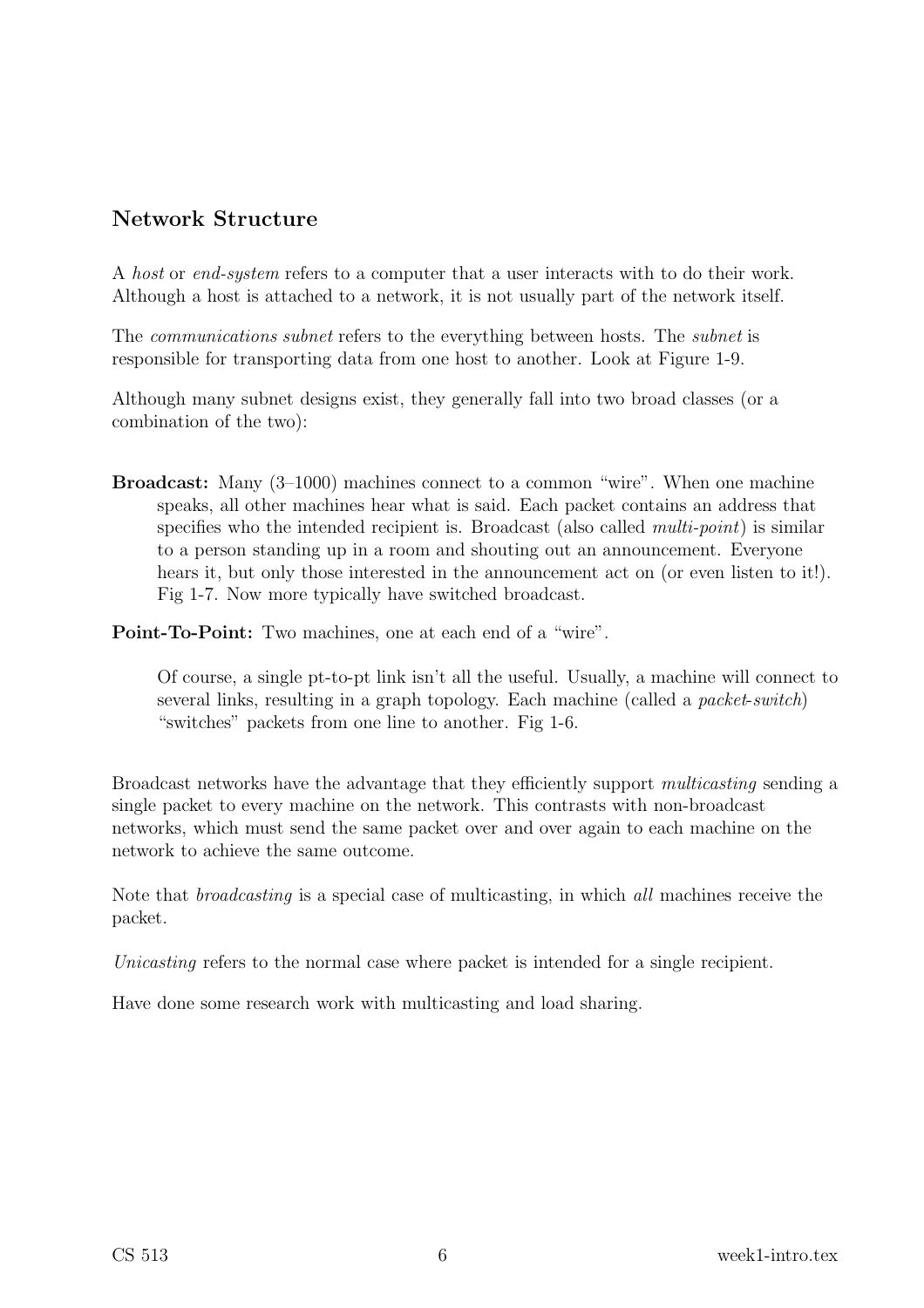### Types of Networks

See Stallings Fig 1-5.

Primary types of networks:

- Local area networks (LANs) cover small geographic regions (e.g., building(s) or campus). Data rates are high (10-10 Gbps and up), cost low (thousands of dollars). Typically uses broadcast technology.
- Metropolitan Area Networks (MANs) cover medium-size geographic regions (e.g., entire cities). Local cable system as an example.

A standard exists IEEE 802.6—Distributed Queue Dual Bus (DQDB). Uses two broadcast buses, one for each direction.

- Wide area network (WANs) cover larger geographic distance (e.g. entire countries). Data rates typically much lower (56 kbps - 1.5 Mbps (T1), bundle T1 links to get higher rates), because cost is much higher (tens or hundreds of thousands of dollars per year).
- Wireless/Mobil. Notebook computers and portable digital assistants (PDAs). Provide a way to connect back to a base computing environment. Many applications. Wireless connections allow mobile computing, although mobile computing and wireless networks need not be used together (e.g. a wireless network may be used to connect a room of workstations).

Look at Figure 1-5.

Options:

- Bluetooth—short range wireless network without cables—digital cameras, headsets, and other devices.
- IEEE 802.11–wireless LAN (WiFi)
- Home Networks. Network home devices. Ease of use and cost become much more important.
- Internetworking. The connection of different types of networks. Internet is a specific worldwide connection of networks. internet is a generic term.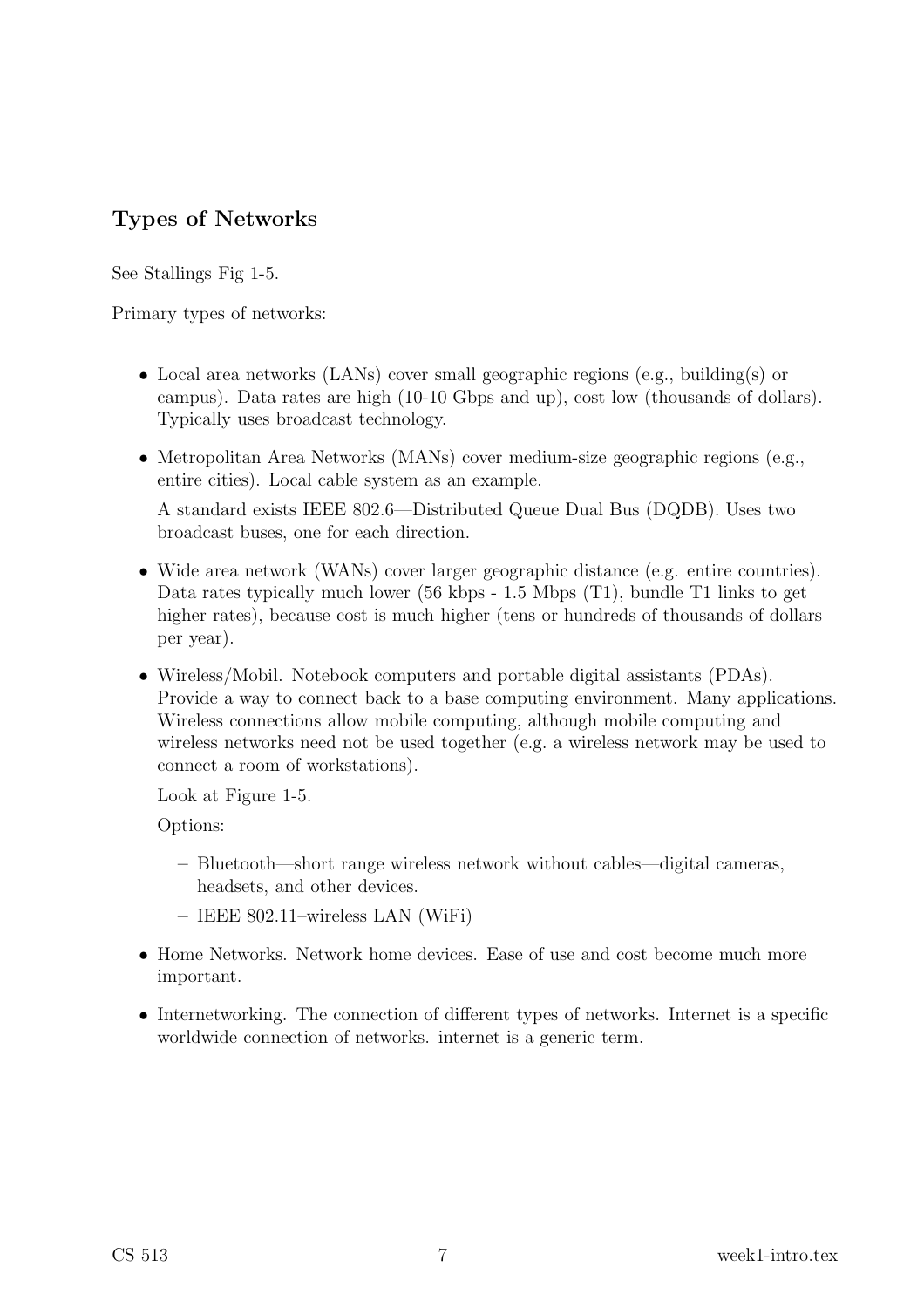## Layering

Building networks is a complex problem. Where do we start?

Use divide-and-conquer: Break the problem into smaller problems (subroutines or objects), solve the individual problems, and combine them into a final solution.

Networking extends this concept into layering. Starting with the hardware, we build successive layers on top of the lower layer. The idea is to build increasingly sophisticated services, using only the services provided by the layer immediately underneath.

Conceptually, layer N communicates with its remote peer (counterpart layer) on a remote machine. In reality, only the lowest layer physically transmits data. See Fig. 1-13.

Each layer defines a protocol that describes the messages exchanged with its peer on the remote machine.

A crucial point in achieving good layering is abstraction — providing a well-defined service. When using the services of layer N, we are not concerned with how the service is actually implemented. We only need to know how to invoke it. Thus, the service better be one that is easy to use and allows the layer above it to build a better service.

Each layer provides an interface that specifies how its services are accessed by the layers above (and below) it. The interface should never change — changing it affects the layer above it. The actual implementation of the service, however, can change.

How easily can we change the underlying network from point-to-point to broadcast? If the layers are designed properly, the change will be transparent to the upper layers.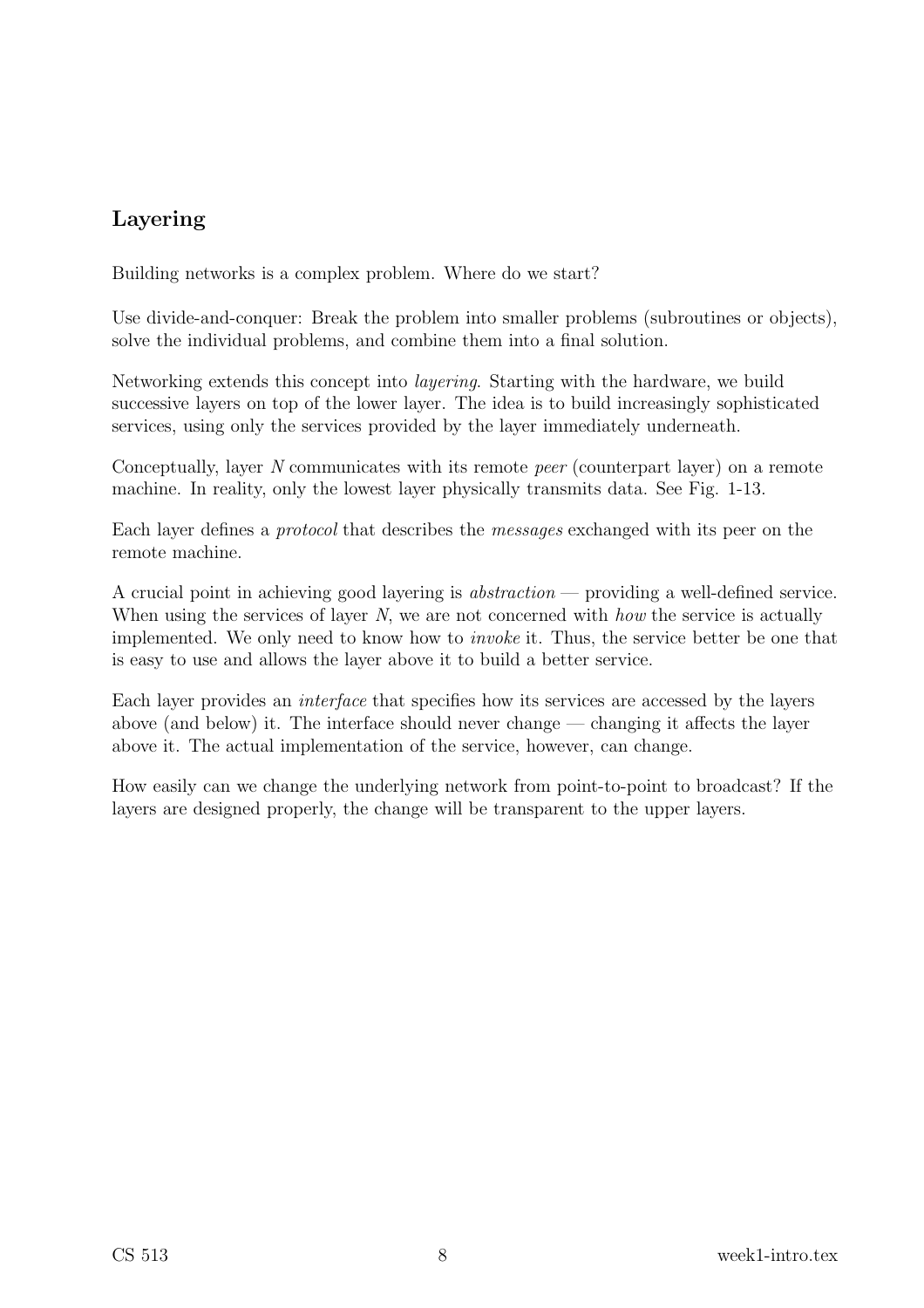### Network Architecture

The layers and protocols form what is called a network architecture. Look at Fig. 1-15. When discussing layering in network protocols, two concepts are fundamental *messages* and *encapsulation*. Each layer deals with *messages*. Message properties:

- 1. Are (generally) limited to a maximum size. For example, Ethernet frames carry only 1500 bytes of data. Maximum sizes vary from a few hundred to thousands of bytes.
- 2. Contain control or header information used to synchronize with the remote peer. The header contains "instructions" that tell the remote peer what to do with the message.
- 3. Include a data portion that contains arbitrary data. The data portion contains whatever information users want to share, and is of no interest to that particular protocol layer.

When layer N accepts data from layer  $N+1$  (above it), it *encapsulates* the entire layer  $N+1$ message in the data portion of the layer N packet. It should never look inside the data portion of the message!

When the remote peer receives a message, it strips of the header information and passes only the data to the next higher layer.

Also may need to fragment packets.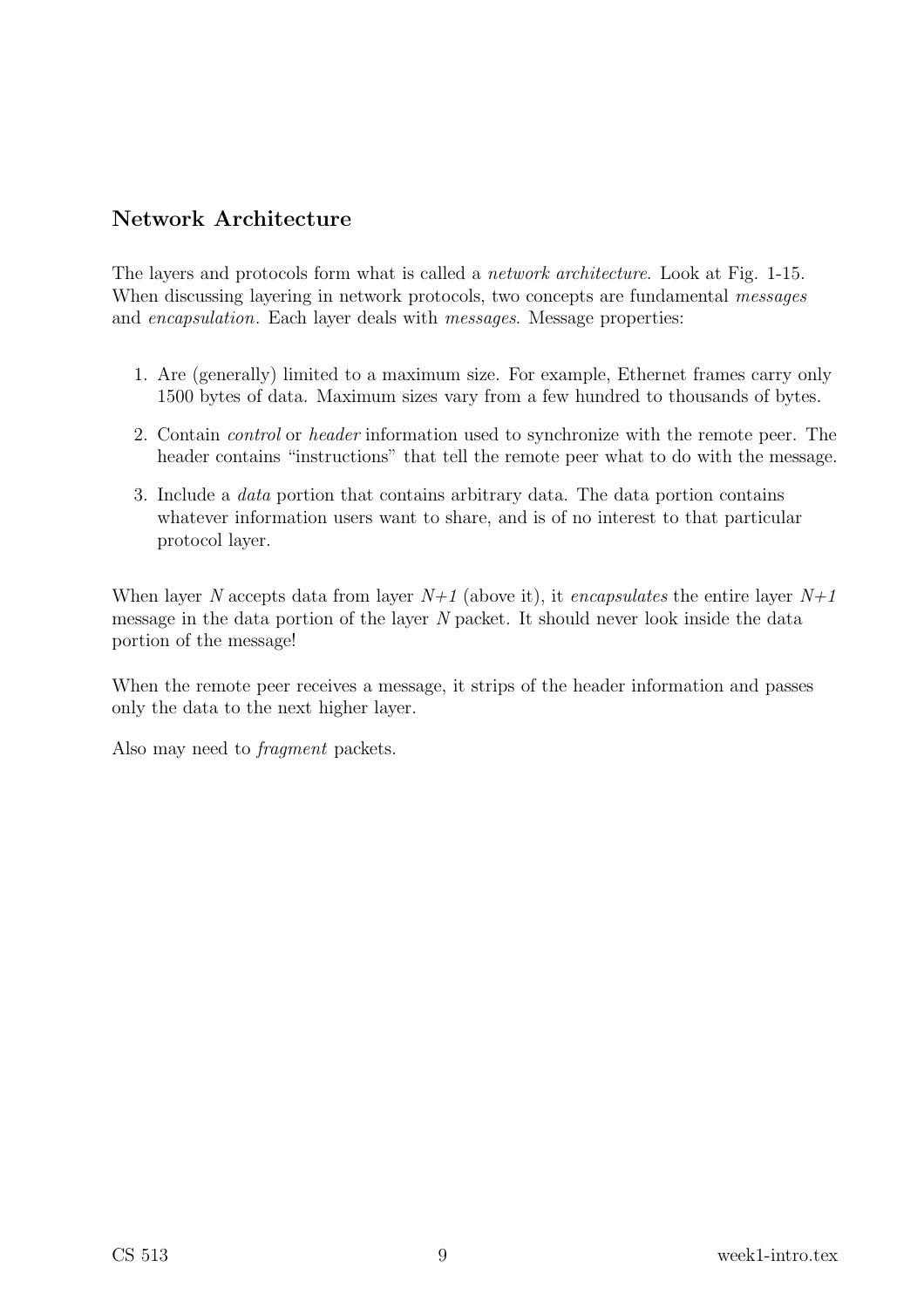### OSI Reference Model

As a first step in standardization, the International Standards Organization (ISO) developed a seven-layer model known as the ISO Open Systems Interconnection (OSI) reference model.

Treat as a framework for organization of functions.

1. The lowest layer, the physical layer, is concerned with transmitting raw bits over a communication channel. It is concerned with insuring that when one side sends a "1" bit, the other side receives a "1" bit.

The physical layer is usually the focus of an electrical engineer and deals with such questions as:

- How many volts represents a "1", how many a "0".
- How long does a bit time last?
- How many pins does the connector have?
- How many wires does the transmission media have?
- Are pulses electrical or optical?
- 2. The data link layer transforms the raw transmission facility of the physical layer into an error free channel. It deals with communication between two machines sharing a common physical channel. It:
	- Divides the bit stream of the physical layer into *frames*, messages containing data and control information.
	- Handles lost, damaged, and duplicate frames.
	- Handles slowing down a fast transmitter (known as  $flow\text{-}control$ ).
- 3. The network layer controls operation of the subnet (communication between hosts). It:
	- Routes packets from source to destination host (but may not guarantee that all packets are delivered).
	- Worries about congestion hosts sending data into the network faster than the network can handle.
	- Deals with addressing: how do we specify *which* machine data should be delivered to?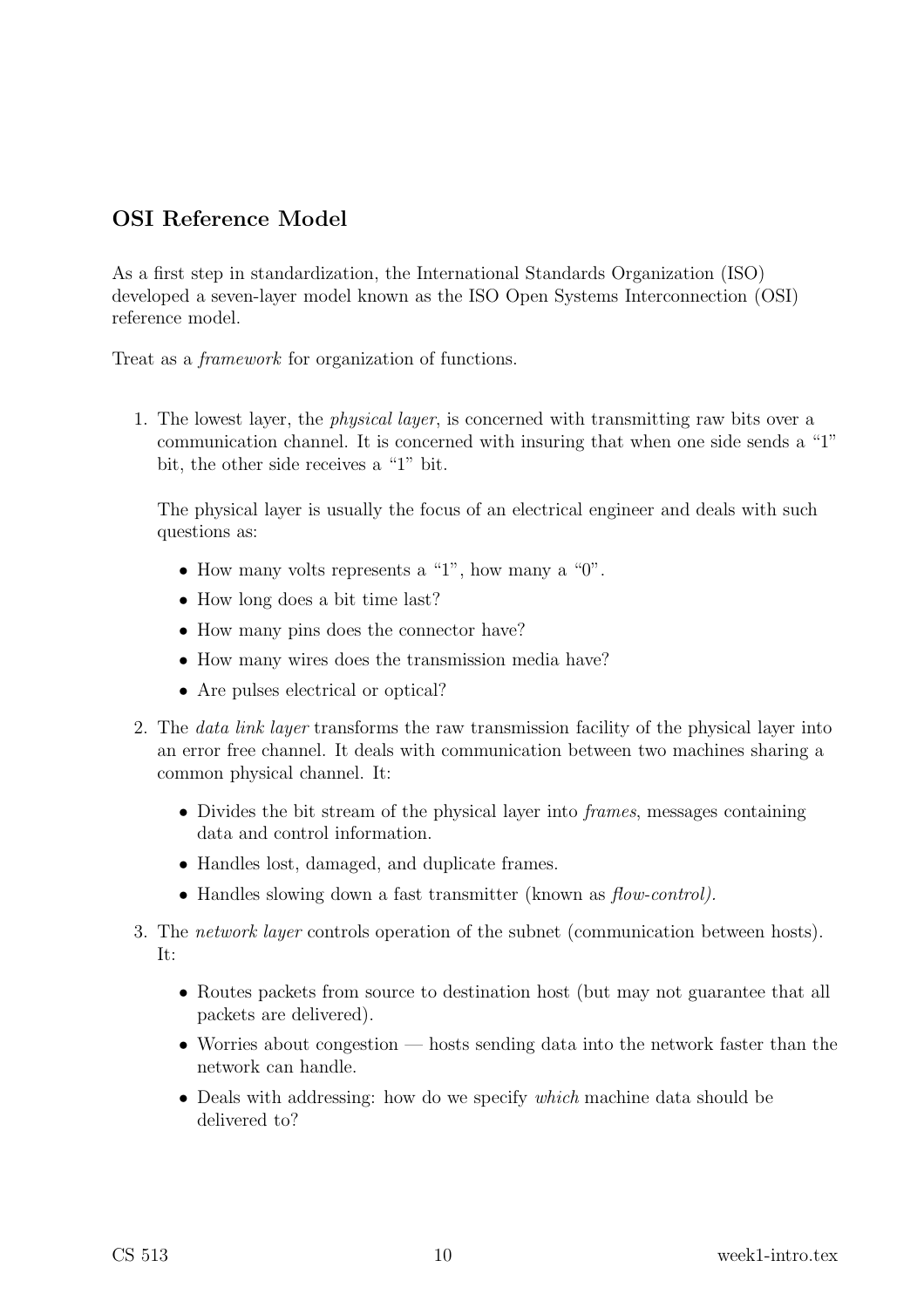- 4. The transport layer makes sure data gets delivered to a specific process on a specific machine. It:
	- Is an end-to-end protocol because it deals with the ultimate endpoints of communication, the sending and receiving application. That is, the two end points of communication.
	- Deals with retransmitting data if the network layer fails to deliver it.
	- Deals with suppressing duplicates. If it retransmits messages, it may introduce a duplicate, if the retransmission was unnecessary.
	- Also deals with addressing. Which process on a particular machine?
- 5. The session layer allows users to establish sessions between them. It:
	- Provides a cleaner interface to the transport layer. For example, one that is not operating system specific (sockets in BSD Unix, or TLI in System V streams).
	- Provides synchronization, such as recovering from transport layer failure.
- 6. The presentation layer performs services that are requested often enough to warrant development of a general solution. For instance:
	- Encoding data in a standard format, so that (for example) ASCII systems can communicate with EBCDIC systems.
	- Compressing data to reduce communication costs.
	- Encrypting data for privacy.
- 7. The application layer refers to the user programs themselves. Look at Figure 1-20.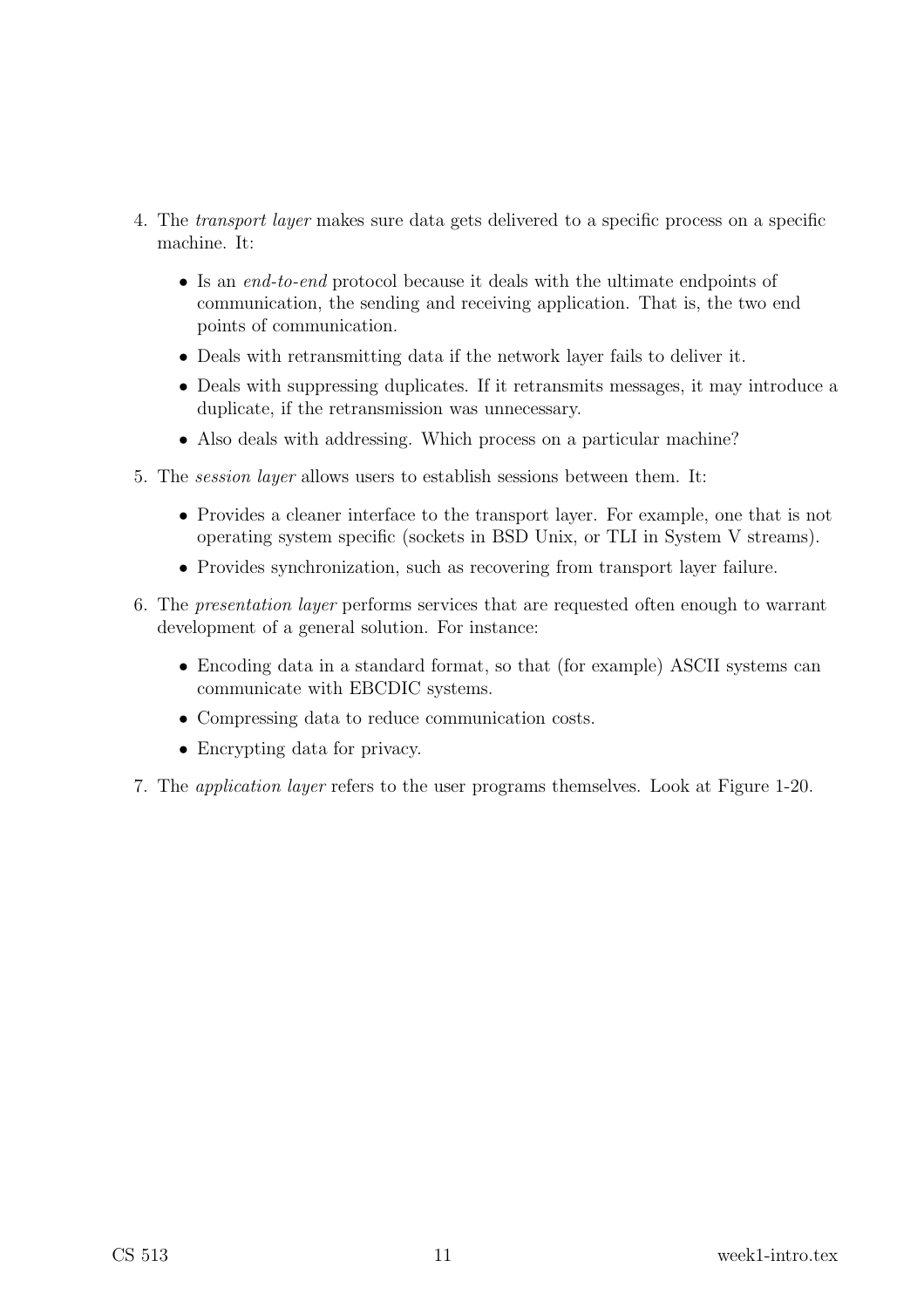## TCP/IP Reference Model

Came out of work on ARPANET (predecessor to Internet). Not so much a model, but a base set of protocols. Uses a connectionless network layer. Look at Figure 1-22. Will explore all levels in more detail.

#### Why TCP/IP Succeeded

• Protocols came first, where in OSI reference model, the model came first. Model provides a nice basis to talk about networks. TCP/IP provides better protocols for using them.

OSI got "crushed" because TCP/IP was already a working protocol. See Fig. 1-23. Dave Clark offers an observation dubbed "apocalypse of the two elephants":

- 1. When a subject is first discovered, a burst of activity occurs in terms of discussions, papers, and meetings.
- 2. After a while, the discussion subsides and corporations discover the subject, investing billions of dollars in the subject.
- 3. When should standards be written? It is essential that standards be written in the "trough" between the two "elephants". If the standard is written too soon, it may be bad or technically inferior. If written too late, companies producing products will ignore the standard.
- Growth of the Internet, particularly the Web has cemented the victory of TCP/IP over OSI.

### Hybrid Model

Tanenbaum offers critiques of each model. Settles on a "model" of leaving out session and presentation layers and organizing material around other layers.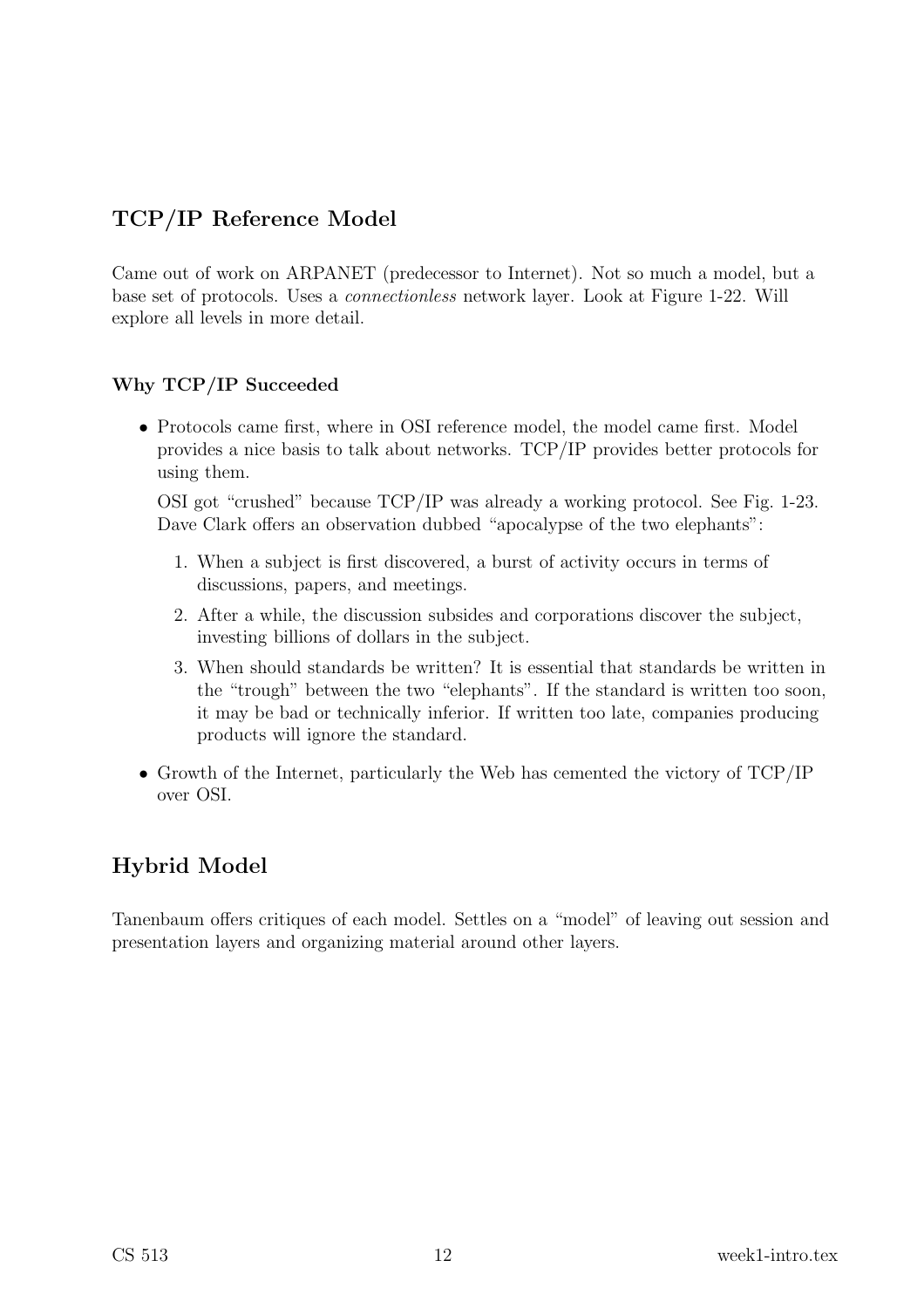### Service Styles

There are two primary styles of network communication:

- Connection oriented: User first opens a connection, then sends and receives data on the connection, and finally, terminates the connection. OSI model, TCP protocol. Primary example is the telephone system. Connection oriented service typically delivers all messages, and delivers them in the order in which they were sent.
- Connectionless: Each message is a standalone entity and is routed independently through the subnet. Each message contains sufficient information to deliver it to its destination (e.g., source and destination addresses). Connectionless service is analogous to the postal service, where each item (letter, package, etc.) is delivered independent of all others. Each letter (packet) contains its own destination and return address.

Connectionless service is often called unreliable datagram (or just datagram) service because there is no guarantee that messages will be delivered correctly. Indeed, the main point of the "connection" is to insure that the network is able to guarantee that packets will be delivered in a known order. The term unreliable refers to delivery not being acknowledged, and hence, there is no way to know for sure that the data has been delivered. IP protocol is an example.

### Services vs. Protocols

When thinking about network protocols, it is important to distinguish between *services* and protocols. A service is a high-level, abstract description of the functionality provided, while a *protocol* is the specific set of *rules* that specify the meaning of messages exchanged by peer entities. A protocol implements a service.

.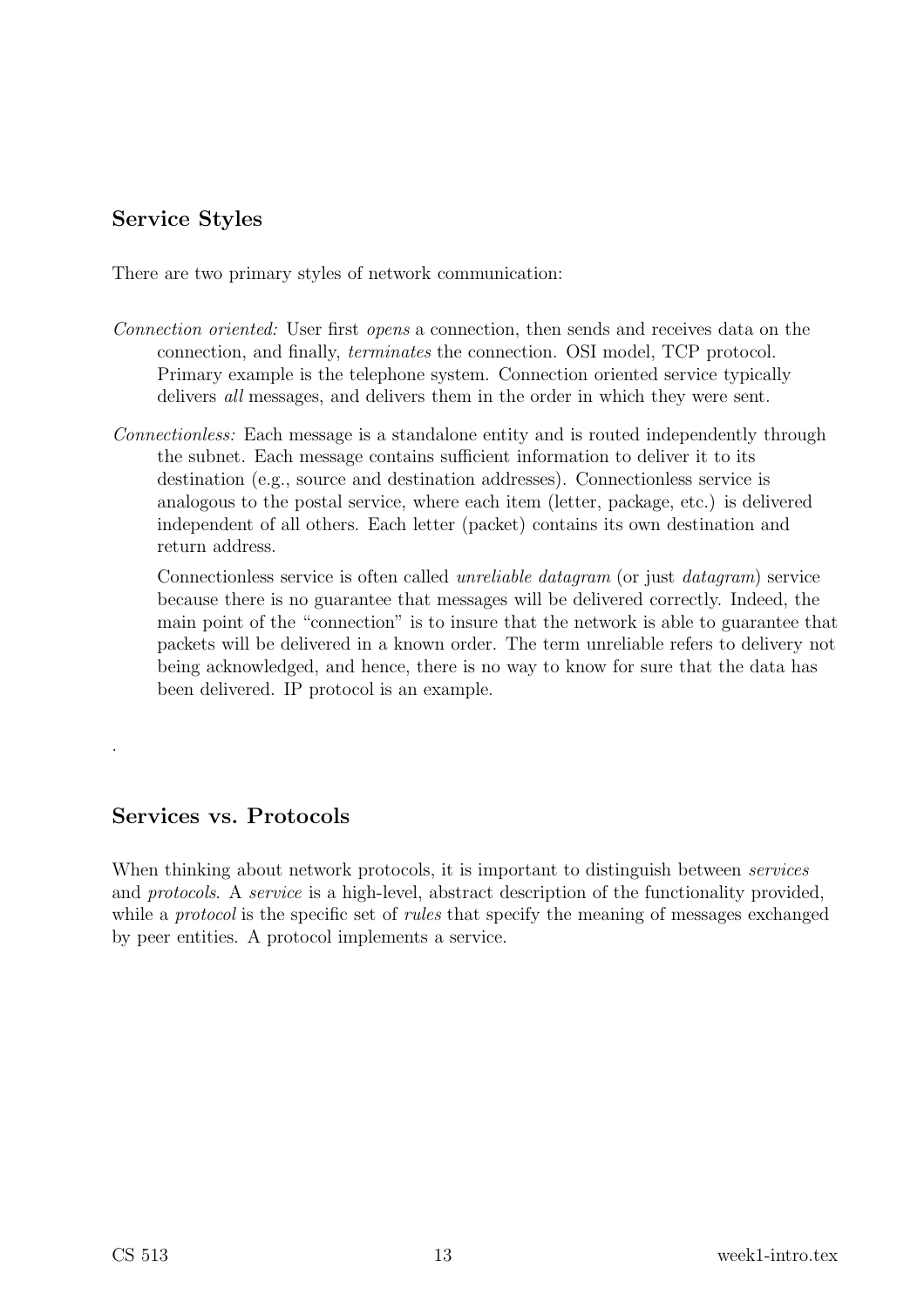### Network Standardization

A standard is a formal specification that specifies in great detail an entity's physical attributes as well as its response to specific stimuli.

At the hardware level, standards define such things as the number of pins on a connector, the spacing between pins, etc.

For software, standards define interfaces to protocol layers and message formats.

In networking standards are needed because:

- They allow dissimilar computers (e.g., architectures, vendor operating systems, etc.) to communicate with one another.
- They allow computers in different countries to communicate.
- They promote economy of scale. It's cheaper (per unit) to manufacture 10 million Ethernet LAN interfaces, then 1 million LAN interfaces for each of 10 different products.

Ideally, every computer manufacturer should adopt the same set of standards. Why doesn't this happen? Standardization increases competition, which often reduces profits. For example,

- Vendors can lock customers into their product line by using standards that only their products support. Vendors rarely encourage customers to buy another vendor's products.
- Adopting another vendor's standards may put one company at the other's mercy. In particular, the other vendor already has the advantage of having products that adhere to the standard. In addition, suppose the other company then changed the standard? They could then update their product line without letting their competitors in on the change.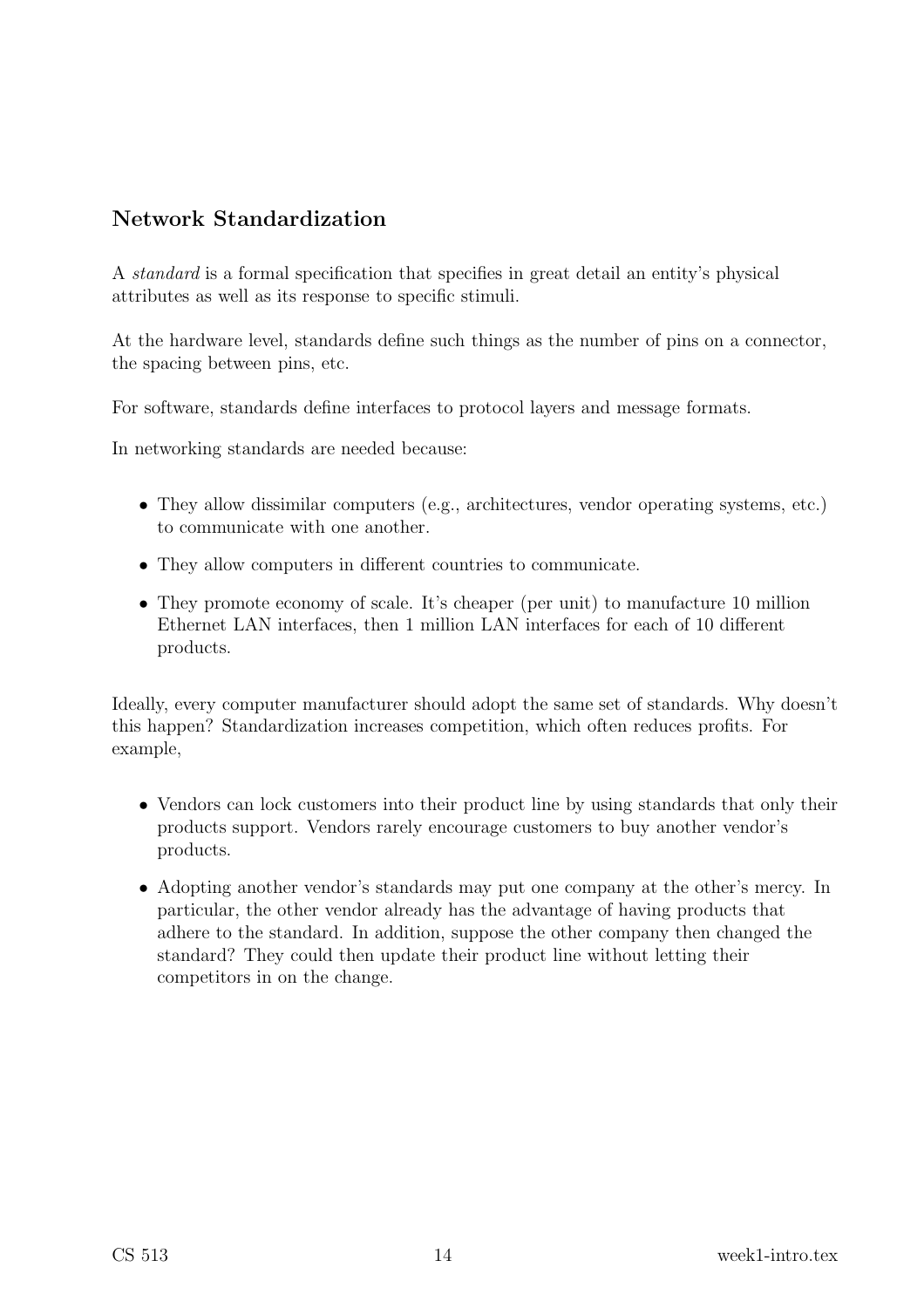#### Types of Standards

There are two types of standards:

- 1. De facto: those that just happen. They become adopted through market forces, e.g., IBM PC/Windows, TCP/IP, etc.
- 2. De jure: those adopted by a standards group, e.g. OSI reference model, Ada for DoD.

#### Standards Makers

- ISO, International Standards Organization
- IEEE, American Institution of Electrical and Electronic Engineers
- ITU-T, International Telecommunications Uniton—Telecommunications Sector. Formerly CCITT, International Telegraph and Telephone Consultative Committee.

ISO/IEEE produce standards for computer manufacturers. ITU-T defines standards for connecting equipment to the different types of national and international public networks. Increasing overlap between computer and telecommunications industries.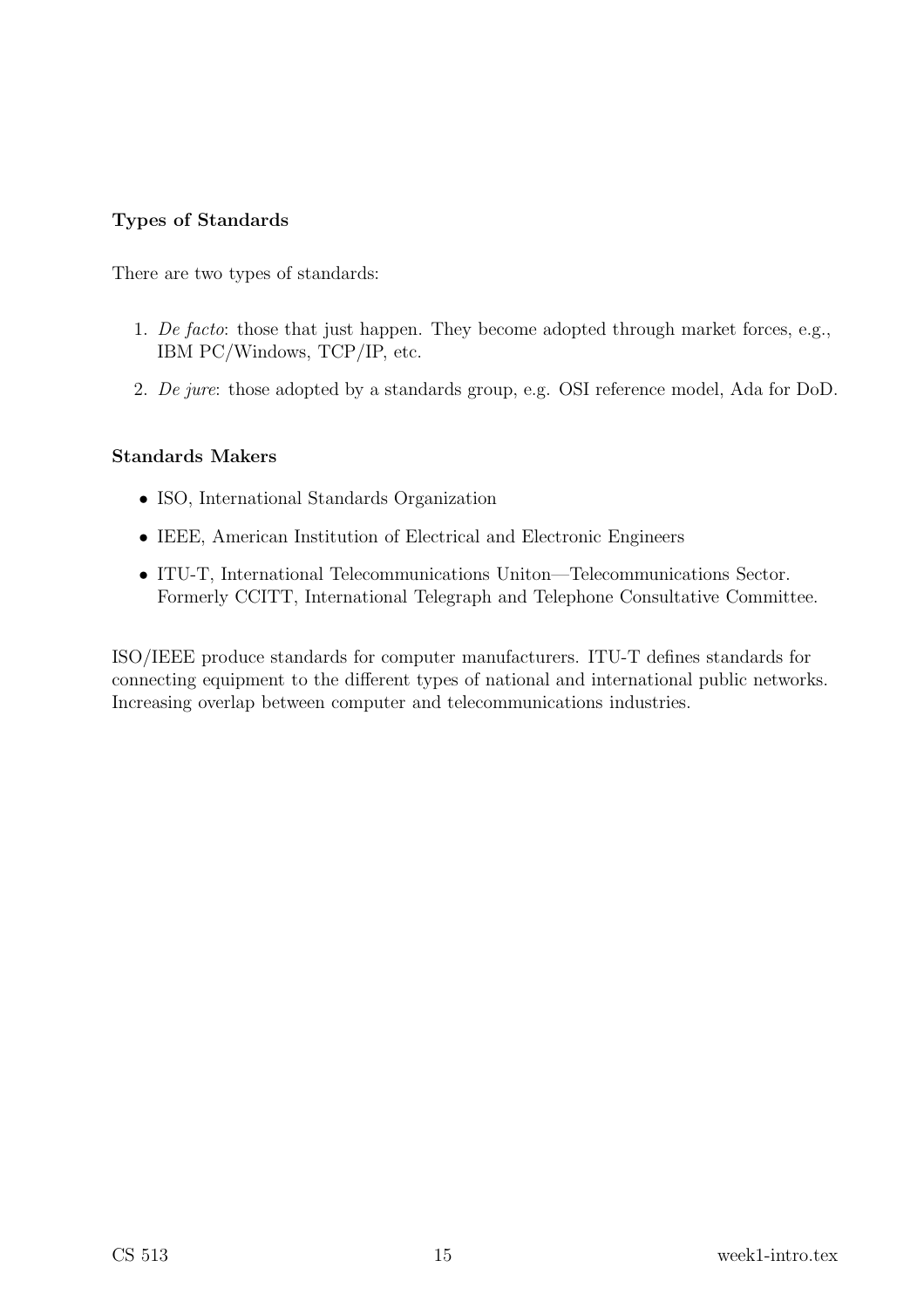### Network Performance/Quality of Service

Network performance and quality of service (QOS) are increasingly important areas of network work as the number of Internet users grows with the WWW and applications such as real-time video have more stringent performance demands (vs. electronic mail).

Terms:

• Bandwidth: On an analog channel, the frequency range of the channel measured in Hertz (Hz). A voice grade channel has a bandwidth of 3000Hz.

For a digital link, we refer to the number of bits/sec. that can be transmitted. For example, a 10Mbps or 100Mpbs Ethernet.

Also talk about available bandwidth as the capacity that is available for transmission.

- Throughput: Measured performance of a system. What is the *effective* transmission rate through a channel. Can also call it *goodput*.
- Bandwidth requirements: of an application. What are its demands? Are those demands a constant bit rate (CBR) or a variable bit rate (VBR)?
- Latency: How long for a bit to propagate from one end of a network to the other. Measured in terms of time. It is a function of
	- 1. distance/speed of light (e.g. at 2.0x10<sup>8</sup> meters/sec in a fiber, it takes 24ms to travel 3000 miles across the continental U.S.),
	- 2. time to transmit a unit of data (a bit), and
	- 3. queueing delays in the network.
- Round Trip Time (RTT): Round trip latency for a single bit from source to destination and back. 100ms across country is a reasonable estimate by increasing the 48ms minimum to account for switch delays and lack of a straight line path.
- DelayXBandwidth Product: How many bits can fit into the "pipe." Draw a series of bandwidth/delay pipes showing interconnections. Impacts throughput Want to keep pipe full for efficiency.
- Jitter: variation in latency. Negative impact on real-time communication. Relates to elastic vs. inelastic applications.
- Packet loss: Can applications tolerate packet loss? Should/Does underlying network/protocol recover from packet loss?